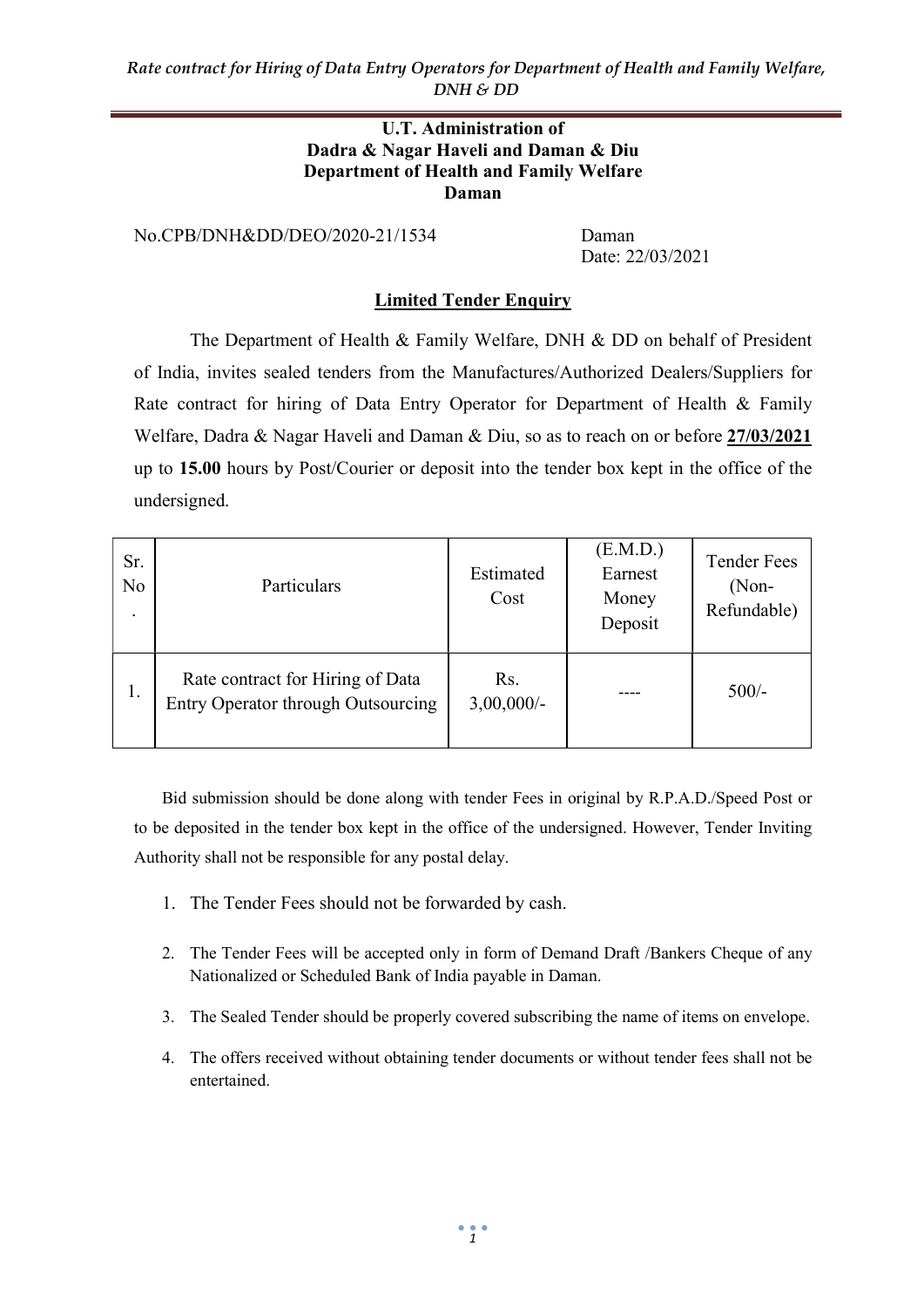The tender inviting authority reserves the right to accept or reject any or all the tender to be received without assigning any reasons thereof.

#### Sd/-

In-charge, Central Procurement Branch E-mail Id: cpbdnhdd@gmail.com Room No. 106, 1<sup>st</sup> Floor, Community Health Center, Moti Daman

#### Copy to:-

- 1) The I.T. Department, Daman with a request to publish in Website.
- 2) The Accounts Section, NHM (Daman) for information.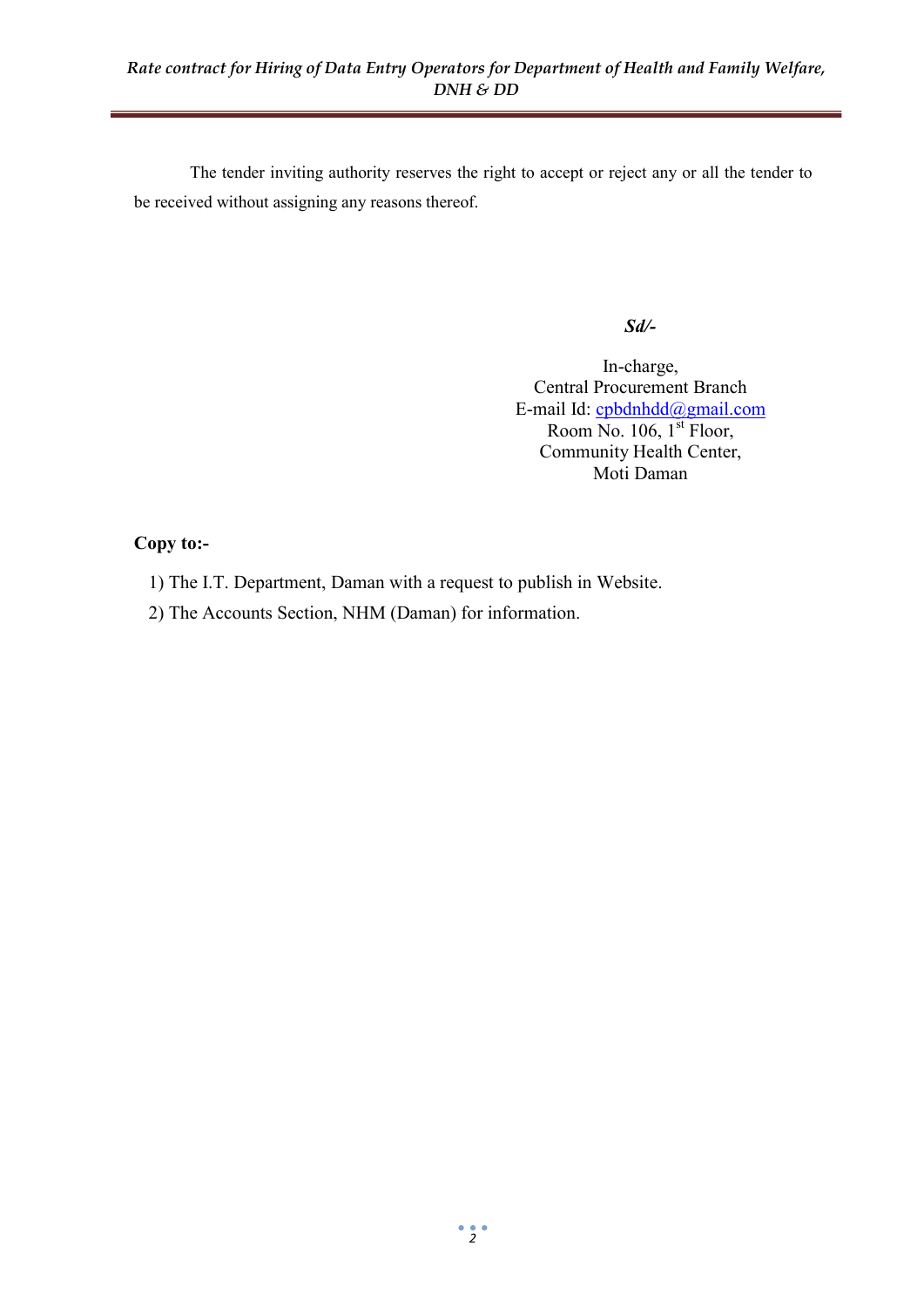#### U.T. ADMINISTRATION OF DADRA & NAGAR HAVELI AND DAMAN& DIU DEPARTMENT OF HEALTH AND FAMILY WELFARE

Terms and Conditions for the "Rate contract for Hiring of Data Entry Operators through outsourcing for Department of Health and Family Welfare, DNH& DD."

## Instructions to Bidders :

- 1) All documents attached should be legible/readable.
- 2) The Bidder has to give compliance for quote and any false/misleading statement in compliance found any time during the procurement process, the bid shall be out rightly rejected.
- 3) For all queries regarding tender specifications and any other clauses included in the tender document should be addressed to personnel in tendering office address provided below:

Central Procurement Branch, 1st Floor, Room No. 106, Community Health Center, Moti Daman

### Tender Fees (Non Refundable) Rs.500/- :

- a. The Tender Fees should not be forwarded by cash.
	- b. The Tender Fees (Non Refundable) will be accepted only in form of Demand Draft /Bankers Cheque in favor of Mission Director, National Health Mission, DNH & DD from any Nationalized or Scheduled Bank of India payable in Daman.
	- c. All tenders must be accompanied by Tender fees as specified in schedule otherwise tender will be rejected.

## Security Deposit: (SD)

- a. The successful tenderer will have to pay within 10 days from the date of demand, an amount equal to 3% of the total value of articles, which may be ordered, as the amount of security deposit.
- b. Non receipt of Security Deposit within stipulated time will result in automatic cancellation of the order for supply without any intimation.
- c. However in case if any articles are received for which the Security Deposit may not have been deposited, the full Security Deposit as may be due from the contractor will be recovered from the bill(s) for such articles.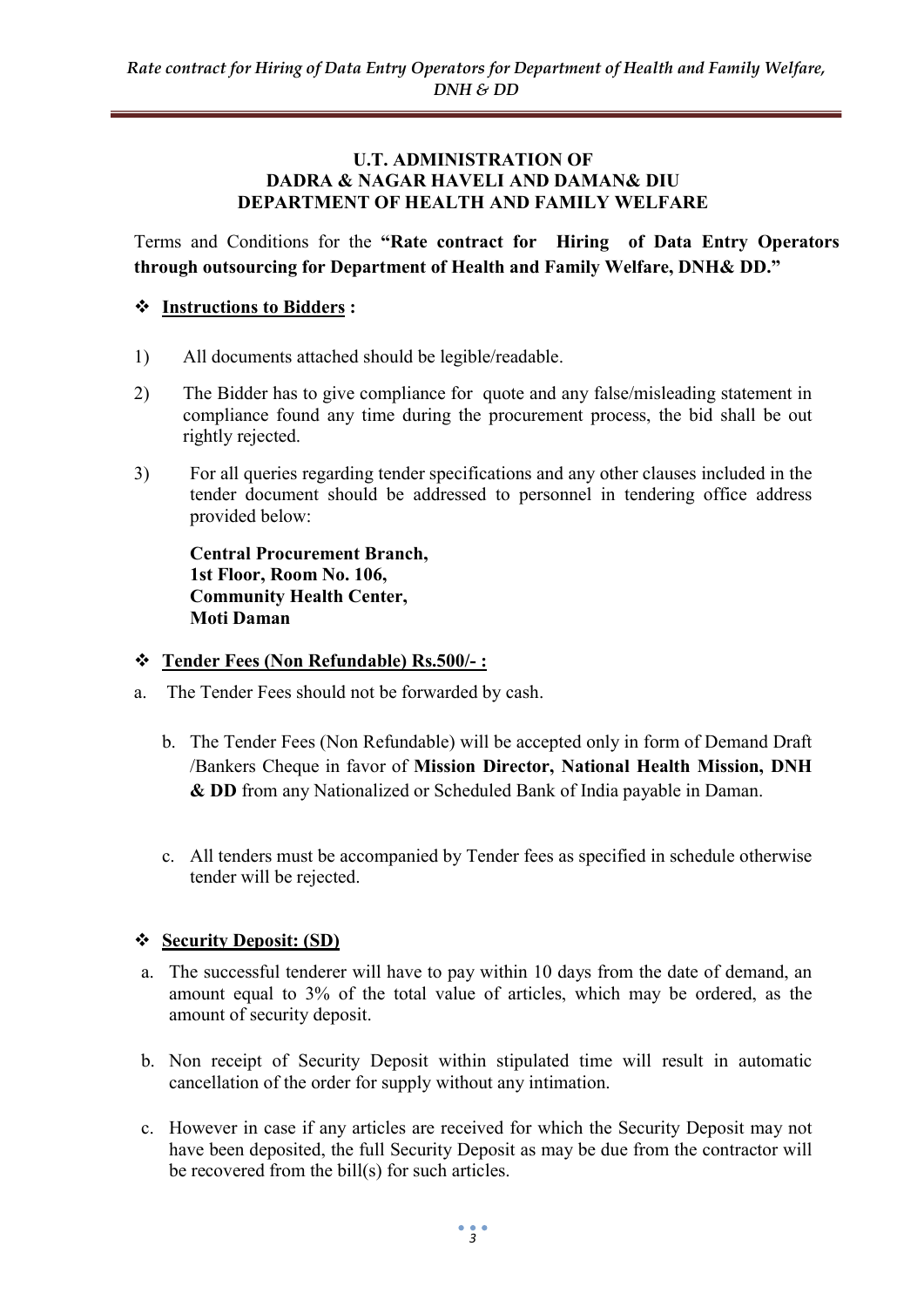- d. The Security Deposit(s) paid by the tender(s) earlier against any tender(s) or supply order(s) is not adjustable with Security Deposit required by these conditions.
- e. In case of failure to replace the accepted and rejected articles from the supplies made, as mentioned in the conditions the loss undergone by the Government will be recovered from the contractor Security Deposit or payment due of any bill(s) to the extent required.
- f. The tender inviting officer will consider extension of time for remitting the Security Deposit as demanded. However, in case of denial to consider such extension the contractor is bound to abide by the limit given and liable to make good for the loss made to the Government on account of his failure to abide by the time limit.
	- $\triangleright$  Security Deposit shall be liable to be forfeited in following circumstances:
		- i. Tender is rejected due to failure of supply the requisite documents in proper format or giving any misleading statement or submission of false affidavit or fabricated documents.
		- ii. Tenderer fails to replace the manpower declared to be not of requisite performance or not conforming to acceptable standards.
	- $\triangleright$  Only on satisfactory completion of the supply order for and on payment of all bills of the contractor, as to be admitted for payment, the amount of Security Deposit will be refunded after expiry of guarantee/warranty period, if any, or any such date/period as may be mutually agreed upon.
	- $\triangleright$  In case of failure to supply the store, materials etc. ordered for, as per conditions and within the stipulated time, the articles will be obtained from the tenderer who offered next higher rates or from any other sources, as may be decided by the tender inviting Officer and the loss to the Government on account of such purchases(s) shall be recovered from the former contractor by Security Deposit or bills payable. The contractor shall have no right to dispute with such procedure.

## Conditions of Contract :

## 1. ACCEPTANCE OF TENDER:

- a. The tender is liable for rejection due to any of the reasons mentioned below:
	- i. Non-submission of tender within stipulated time.
	- ii. Tender is unsigned or not initialed on each page or with unauthenticated corrections.
	- iii. Non-payment of Tender Fees.
	- iv. Non-Submission of required documents as mentioned in schedule
	- v. Conditional/ Vague offers.
	- vi. Unsatisfactory past performance of the tendered.
	- vii. Items with major changes/deviations in specifications/standard/grade/packing/ quality offered.
	- viii. Submission of misleading/contradictory/false statement or information and fabricated/ invalid documents.
	- ix. Tenders not filled up properly.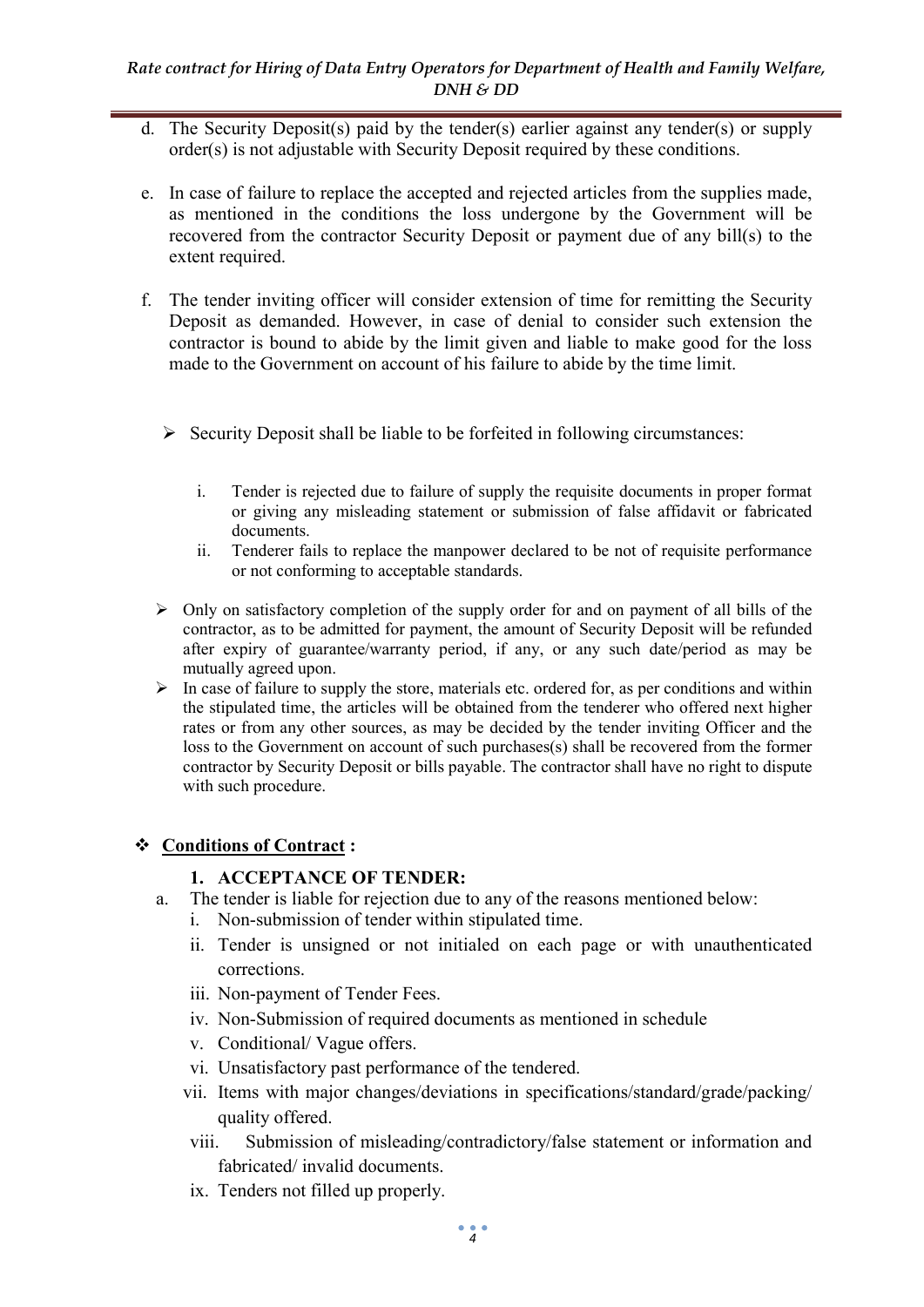- x. The documents attached by the bidder if found not readable will not be considered for bid evaluation.
- b. Any discount which the bidder wants to give has to be considered and total final bid amount has to be mentioned clearly in the price bid form.
- c. Discount offered after price bid opening will not be considered.
- d. The Central Procurement Branch may seek any clarifications/explanation/ documentary evidence related to offer at any stage from tenderers if required.
- e. The rate quoted should be inclusive of all taxes and no extra charges will be paid and should be valid upto One Year from the date of tenderization. The tender shall be valid for a period of 3 years and the rates of tender shall be revised as they become lesser than the minimum wages of the U. T of DNH&DD.
- f. The tenderer shall not quote more than 12% Service Charge.
- a. All/Taxes/Duties/Royalties Charges payable on the service within and/or outside the state shall be payable by the supplier.
- b. The right to accept or reject without assigning any reasons or all tenders in part or whole is reserved with the Tender Inviting Officer and his decision(s) on all matters relating to acceptance or rejection of the tenders as a whole or in part will be final and binding to all.
- c. No separate agreement will be required to be signed by the successful tender(s) for the purpose of this contract for supply. Rates tendered/offered in response to the concerned Tender Notice shall be considered as acceptance of all above terms and conditions for supply for all legal purpose.
- d. Bidder / its sister concerns / companies where its Promoters / Directors either directly or indirectly are involved, should not have ever been blacklisted in tender / supplies by any state/Central Govt. In case of bidder / principal is involved / penalized under any investigation of CVC or any State/Central Govt. Commission in relation to the similar work project issue; the bid will be out rightly rejected.

## Conditions of Contract :

- 1. The agreement for providing staff services shall be for the period of One Month and may be extended up to 12 Months if required and beyond also with the approval of Secretary(Health)
- 2. The bidder should have a License from Labor & Enforcement Officer, UT of DNH & DD.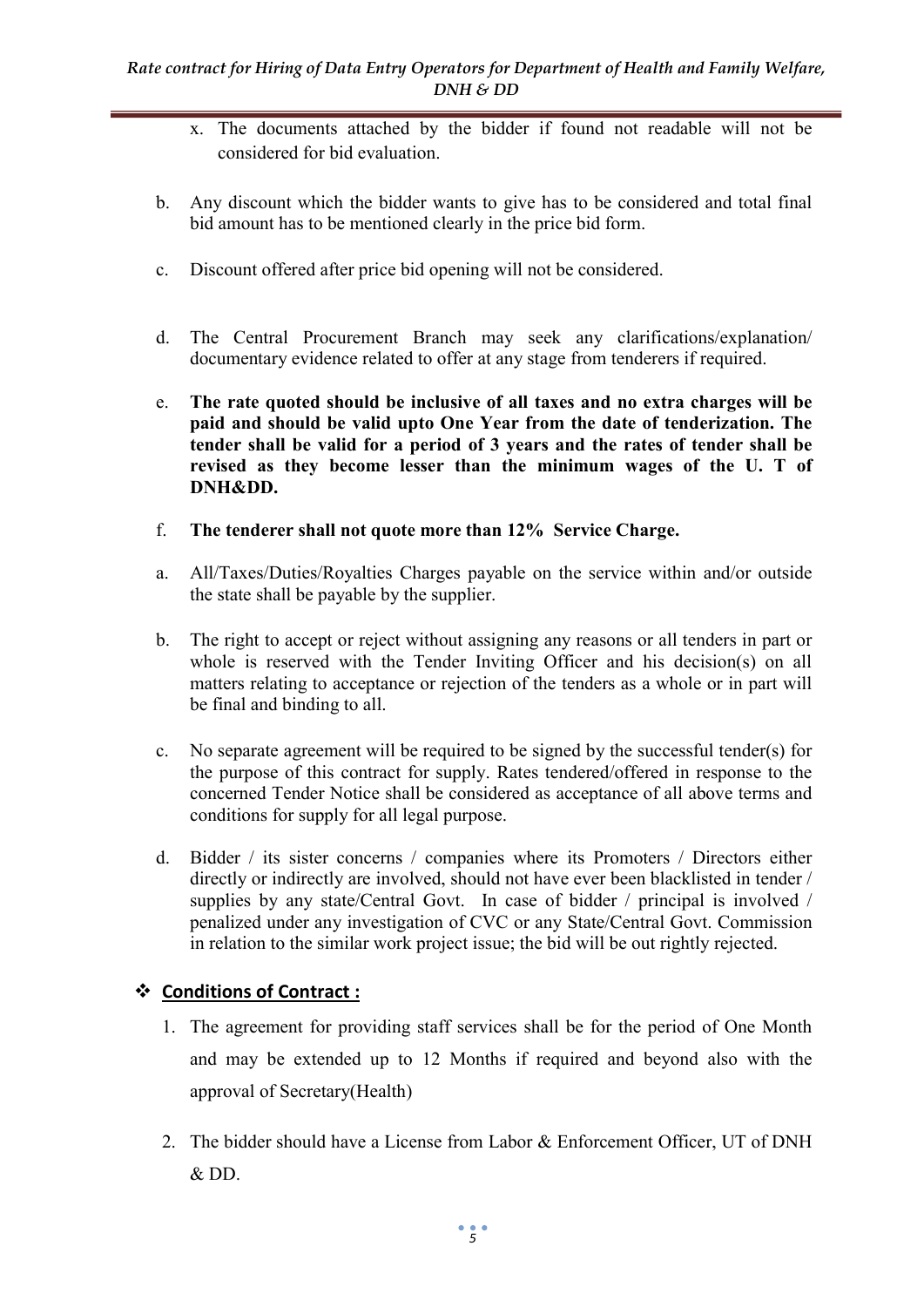- 3. The tenderer shall have to provide supporting documents like List of work executed in various Govt. Semi Govt. organizations, School, College, University, Municipalities, corporate with proof.
- 4. The successful tenderer shall have to engage staff/employees required for the operation of the facility management/services in sufficient number required for this job.
- 5. In case of any accident with staff/employee of contractors/bidders during the Course of execution of the agreement/work, and/or the damage done by the Contractor or his staff to the property of the Hospital. The department shall not be responsible for any kind of accident with labors engaged for this job. The cost of damage of property shall be recovered from the contractor/agency.
- 6. The contractor at his own risk and cost shall have to grant benefit of leave plus pay emoluments to the employees as per the law in force. In case of any loss to the Department authority due to the breach of any conditions of the labour license/act on the part of the contractors, such losses shall be recovered from the contractors. If required the same can be recovered by the concerned authority from the contractors as a recovery of land revenue.
- 7. The agency and staff should give full cooperation to the Police in case of any inquiry regarding damage caused to the property of the institute.
- 8. The selected agency shall have to provide the services with whom agreement is made and this cannot be entrusted to any other agency or sub-agency. If it is found so, their Security Deposit will be forfeited and the agreement will be cancelled.
- 9. The staff of National Health Mission, Daman including the superior authority of the Administration shall oversee the operation of works carried out by the contractors and contractors shall be bound to obey all the instructions of the superior authority.
- 10. In case of breach of any of the conditions of the contract by the contractor or if the work of the contractor is found unsatisfactory by the Department, such contract shall be terminated by the Departmental authority. The Mission Director, UT of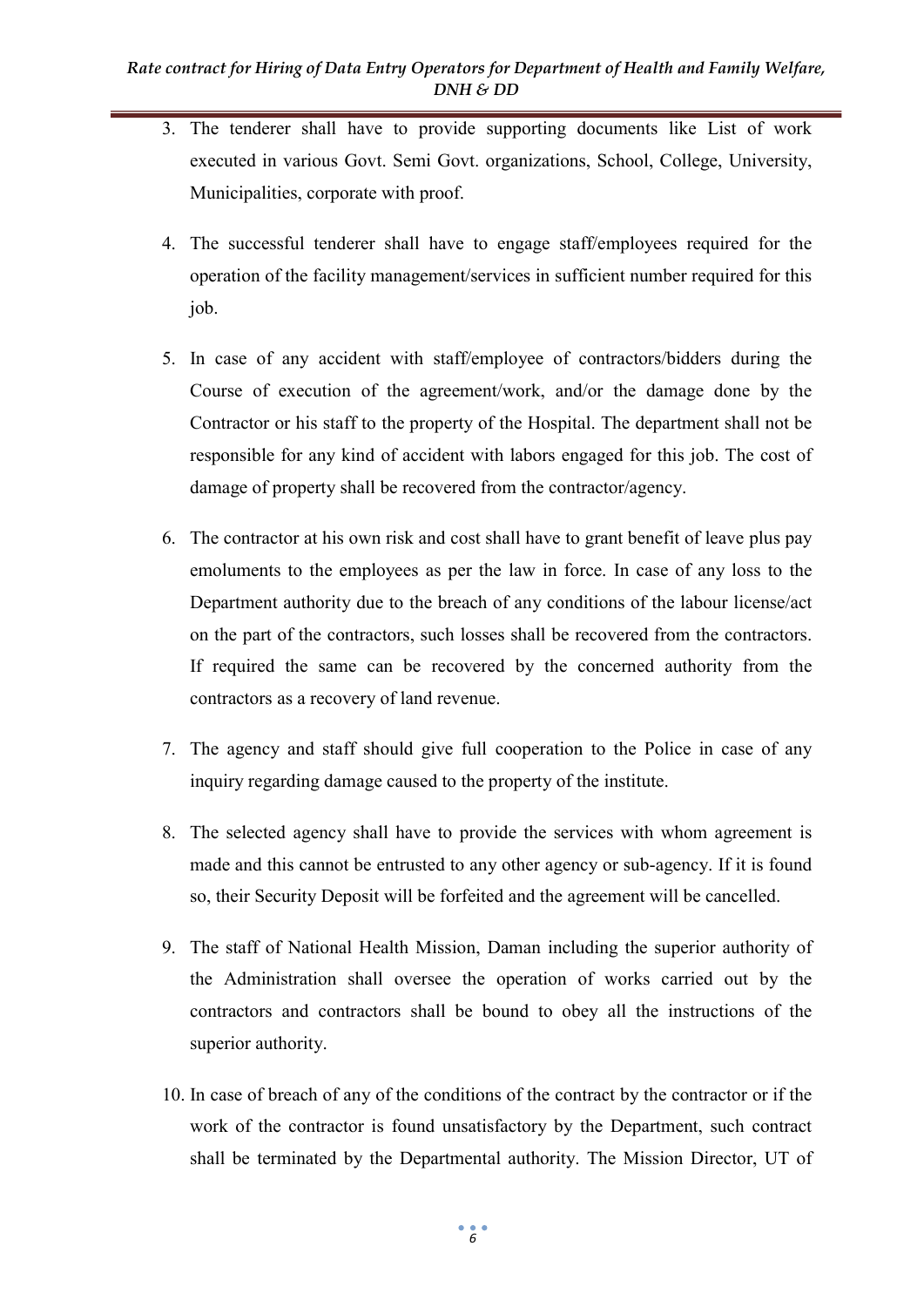DNH & DD shall be the authority for arbitration and the decision of the Secretary (Health) will be final and binding to all.

11. The above mentioned posts should have the minimum education as mentioned above & the minimum salary to be given to each individual as mentioned below to undertake the work by the successful contractor during the course of agreement.

| Staff Required for State Heath Society, UT of DNH & DD |                        |                                                                                                                                                                                                                                                       |                                                              |  |  |  |
|--------------------------------------------------------|------------------------|-------------------------------------------------------------------------------------------------------------------------------------------------------------------------------------------------------------------------------------------------------|--------------------------------------------------------------|--|--|--|
| Sr.<br>No.                                             | <b>Particulars</b>     | <b>Education qualification required</b>                                                                                                                                                                                                               | Minimum salary to be<br>paid per person per<br>month in hand |  |  |  |
|                                                        | Data Entry<br>Operator | <b>Essential:</b><br>Graduation with Diploma/Certificate (6<br>(1)<br>months continuous course) in computer<br>application from a reputed institute<br>(ii) Good Command on English Language and<br>typing speed of more than 35 words per<br>minute. | Rs. 11500/-                                                  |  |  |  |

Note: Minimum salary per month is proposed above is excluding all taxes & Service charges and statutory payments. The tenderers shall give a detailed breakup of the minimum salary, taxes and charges with deductions and contributions to be levied by the agency for the posts mentioned and the Basic salary shall not be less than the amount specified by Labour department under Minimum wages act.

| <b>Breakup Chart</b>           |
|--------------------------------|
| Wages rate per Employee        |
| Basic + Special Allowance      |
| PF Amount (13%)                |
| Work Compensation Policy       |
| Bonus (8.33%)                  |
| Total                          |
| Service Charge                 |
| <b>Billing rate per Month</b>  |
| UTGST 9%                       |
| CGST <sub>9%</sub>             |
| <b>Gross Amount Per Person</b> |

- 12. Once the order is given to the agency for outsourcing of staff, the agency cannot refuse the offer otherwise agency shall be blacklisted
- 13. In case the successful tenderer stop the work/operation either partly or fully during the agreement period, the Department authority reserves the right to get such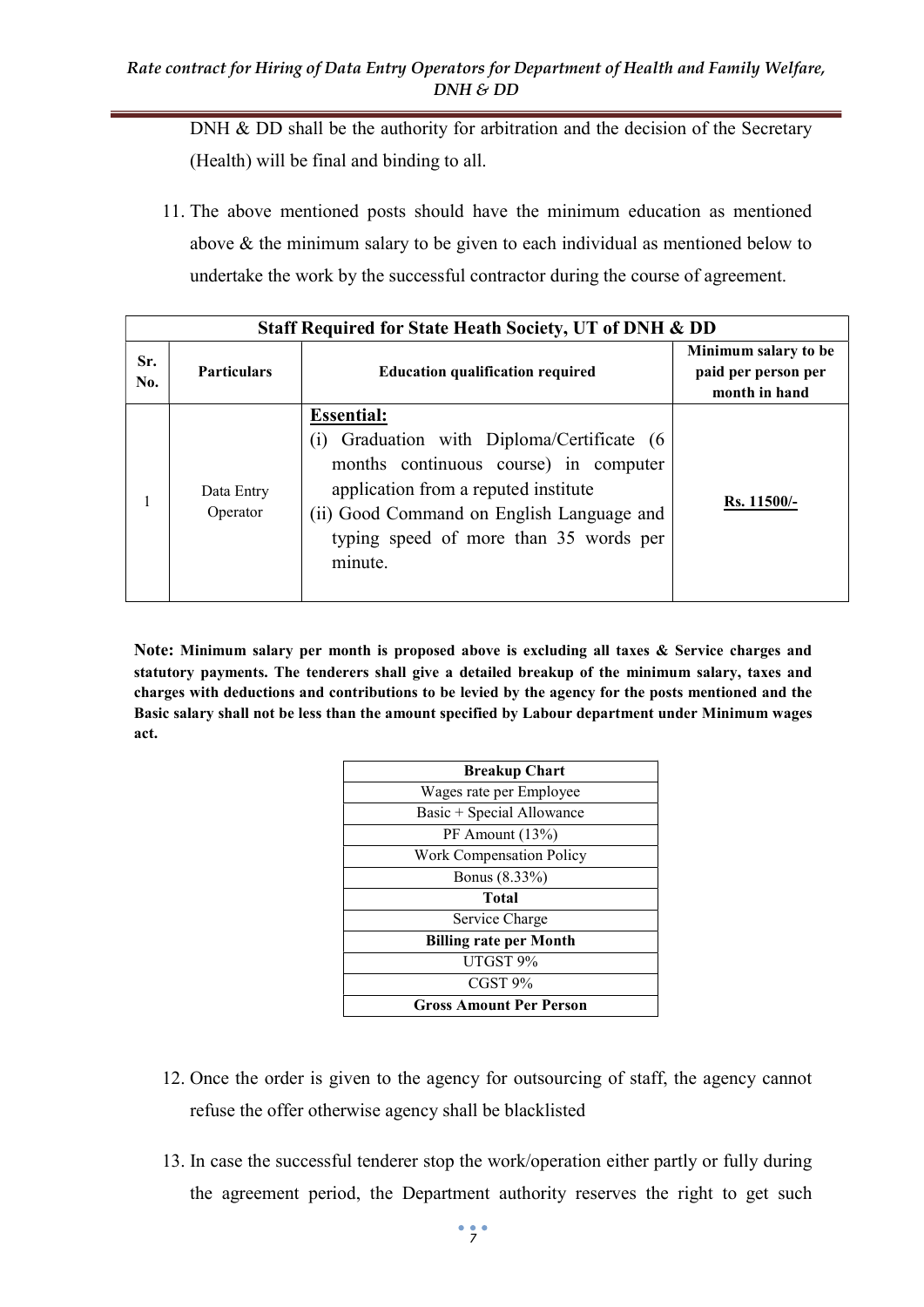works/s/operation executed through any other sources at the risk and cost of the defaulted contractor. The SD of the defaulted contractor shall be forfeited.

- 14. Any additional payment which has to be paid to execute the work under such circumstance for such circumstances for such works/operation the said amount shall be recovered from the pending bills/deposit/any other works of the default contractors and/or shall be as on arrears of land revenue.
- 15. If the employee of the bidder is found to execute any offensive work/activities not covered in the contract agreement/conditions, instructions, the proportionate amount of such works shall be recovered as penalty from the running bill payable to the contractor.
- 16. The employee of the bidder shall have to take all care during the course of works/operation so that the any articles of the department cannot be damaged and shall also not create any hindrance to the hospital authorities. The successful bidder shall get approved work schedule from the department so as to avoid any dispute during the course of operation/ services period.
- 17. The successful tenderer has to start the works/operation as per the tender terms &conditions and specification within 15 days on receipt of the work order.
- 18. As per Minimum Wage Act the copy of Provident Fund challan paid should be attached with monthly bill submitted to the department.
- 19. The Firm must have their representative office in the U.T. of DNH & DD and submit the complete address proof of the same.
- 20. Any dispute of civil or criminal nature shall be within the jurisdiction of the local Court of Daman
	- a. The contractor shall have to offer unconditional bid/tender in the tender form itself. Any bid/tender with condition/s shall be summarily rejected.
	- b. If any change in the administrative procedure/rules by Department Authority time to time which is suitable to the Department for smooth operation of works shall have be binding to the contractor/s and for that the contractor shall have to give his willingness in writing.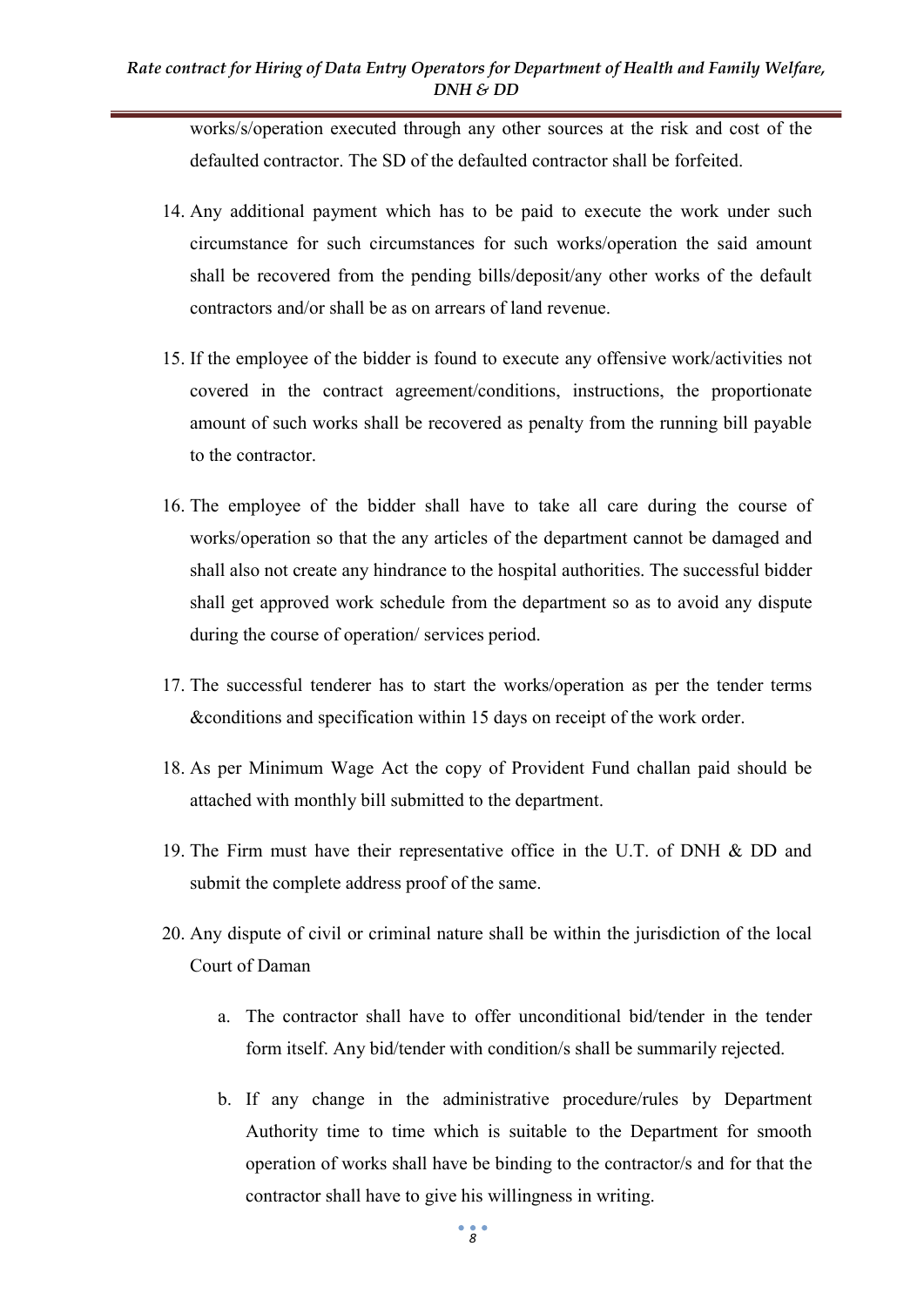- 21. In case of any dispute in terms of interpretations of agreement/contractor, the decision of the Mission Director, UT of DNH & DD in such cases shall be final and binding to all.
- 22. The successful tenderer shall have to take all care to avoid any accident during the course of work/operation for which all required precautions/steps are to be taken upon works site at the cost of the contractor himself. It shall be the duty of the contractor to handle such cases at his/their own cost and pay the damages/compensation payable if the Court or any other competent authorities may decide/order. The Department authority shall not be responsible for such cases/incidents or for payment of any damages/compensation which may occur on such incidents.
- 23. The contractors shall have to produce all required evidence in respect of individual proprietor, partnership deed in case of partnership/firm and copy of the Memorandum and Article of Association in case of registered company.
- 24. The works/operation assigned is a part of essential service of General/Public Health, hence the contractor shall not postpone or close/stop such works in any circumstances/on any pretext. If such day to day works is not found satisfactory, then the penalty at the following rate shall be charged from the running bill or as per the condition of the contract.
- 25. If the contractor fails to execute the works, the tender inviting authority will impose penalty appropriately of Rs.300 per instance. The contractor shall have the opportunity to place his grievances if any regarding the penalty imposed within seven days to the Secretary(Health), UT of DNH & DD who will hear both the parties whose decision will be final and binding to both the parties.
- 26. The contractor shall have to undertake all works during all festivals like Holi, Makar Sankranti, Navaratri, Ganesh Visharjan, Tajia, Chandani Padwa, Diwali, Christmas eve in vacation period also invariably failing which double penalty shall be charged from the contractors for not undertaking the work on such days. However the Contractor will be given an opportunity.
- 27. The penalty shall not be charged in case the work is closed due to curfew, flood and flood like situation, cyclone, riots and during any natural calamities, but the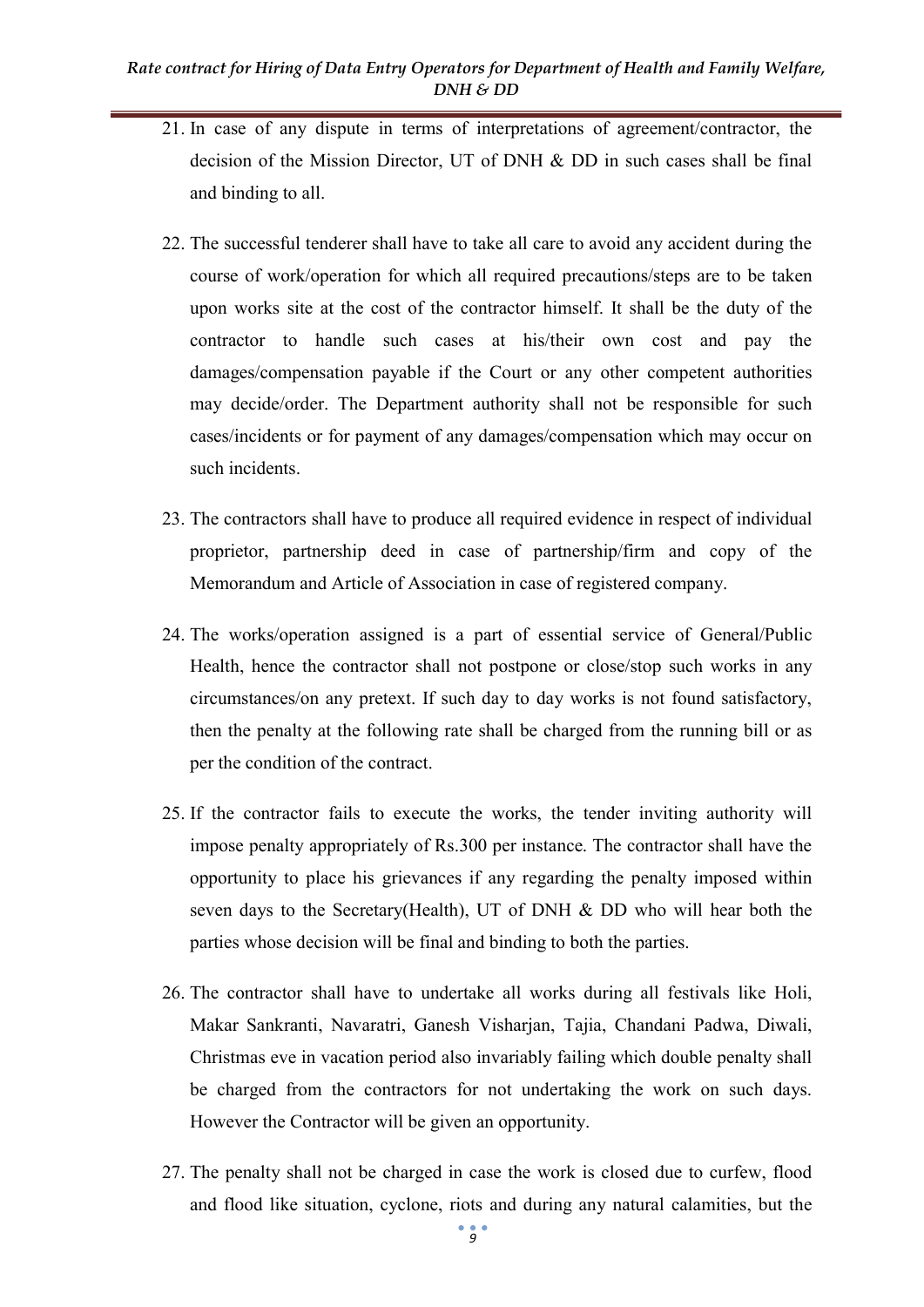Contractor shall carry out all the work with extra time and staff if needed, during post calamity.

- 28. The timing for the employee of the contractor for all the work/operation/service shall be as follows: they will have to perform shift duties if needful or they will do general duties. However in case of examination, seminar, exhibition, annual day, national festivals, special events, emergency and/or any sort of urgency this period can be extendable with the prior permission of the Department authority.
- 29. The contractor shall have to obey strictly the provision of Minimum Wage Act Child Labour Act any other relevant Act/Rules. The responsibilities on violation of the acts shall be of the contractors. The Administration shall not be responsible for any litigation in this regard.
- 30. The rates for the works/tender cost for the work/operation/Management/services offered by the contractors shall include all taxes and the cost of all tools and plants, kits, cleaning materials and its kits, cost of all nature of risk factors, medicine including cost of labors and materials directed by the officer in charge.
- 31. The concerned agency shall have to obtain the information regarding number of personnel's to be deployed for the below said work from the Tender Authority, Daman and however, tentative requirement of staff is mentioned.
- 32. The personnel's deployed by the agency found not obeying, dishonest, unhealthy , non co – operative in such cases the instructions of the Mission Director, UT of DNH & DD for immediate replacement or transfer shall be binding to the agency and will do so without any pretext.
- 33. If any personnel's are found in drinking position or other unsocial activities like gambling etc. they shall have to be relieved from the duties immediately in such matter decision taken by the Mission Director, UT of DNH & DD shall be final and binding to all.
- 34. The Government employees who were either dismissed of removed from the Government job cannot be appointed by the agency for the above said work.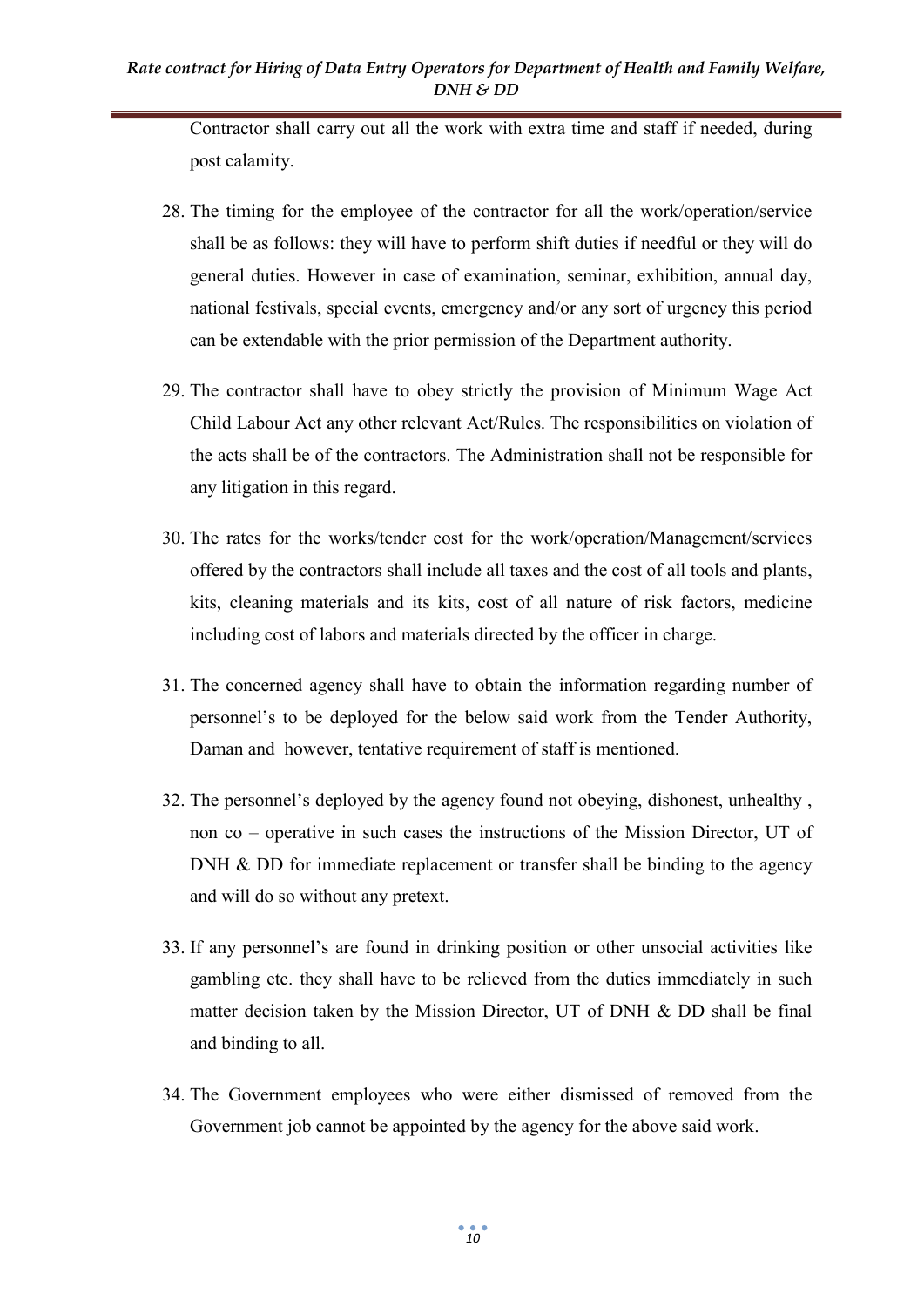- 35. The agency shall have to maintain muster roll, payment sheet, identity cards etc. and same shall have to be produced before the Mission Director, UT of DNH & DD when it is demanded.
- 36. At the time of changing the shift personnel's shall have to sign the register of handed over, taken over charge with detail entry therein.
- 37. The Mission Director, UT of DNH & DD shall release bill of the agency every month on successful and satisfactory performance of the duties by the agency as well as by the personnel's deployed by the agency for the above said work.
- 38. The satisfactory duties performance certificate shall have to be obtained by the agency from the concerned authority/institution, failing which the agency shall not be entitled for the payment of such period. In such case, the Mission Director, UT of DNH & DD shall not be responsible for any pending payment of personnel's provided by the agency for such period.
- 39. The right to accept or reject the tender without assigning any reason thereof is reserved with the undersigned.
- 40. No residential facilities shall be provided by the hospital to the agency. The staying/ tentage arrangement shall have to be managed by the Agency itself at this own risk and cost for all the personnel's deployed for the purpose for the above said work.
- 41. GST will be applicable as per present rules time to time.
- 42. The agency shall be responsible for the payment of salary/wages and deduction of PF and Insurance premium / bonus etc. as per the provision under the minimum wages Act. The department shall not be responsible for any type of payment to the staff.
- 43. Each bill in which GST is charged must contain the following certificates on the body of the bill: "CERTIFIED" that the service on which GST has been charged have not been exempted under the Central GST Act or the Rules made there under and the amount charged on account of GST on these service is not more than what is payable under the provisions of relevant Act or Rules made there under".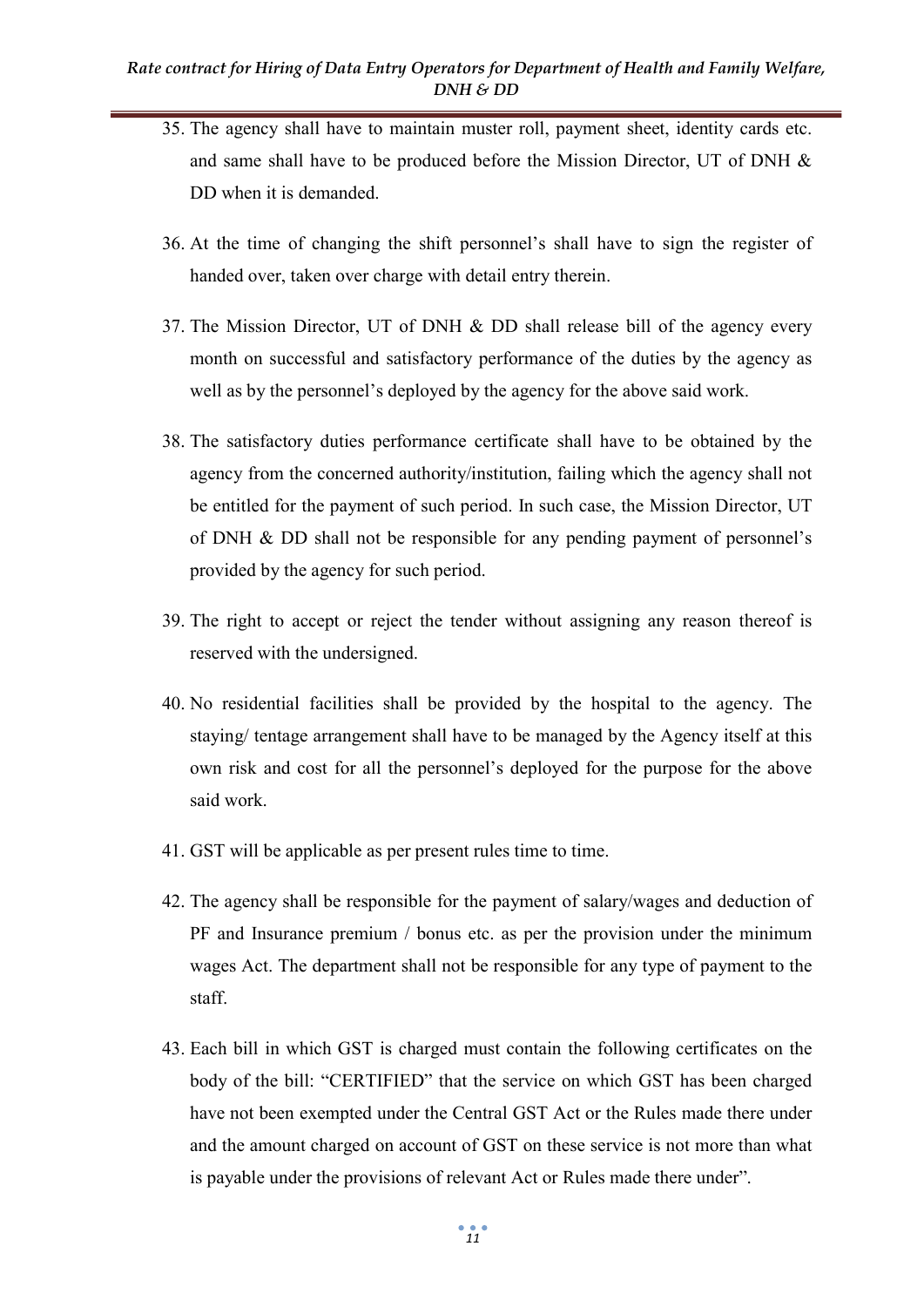### PAYMENT TERMS :

- a. 100% of the invoice amount will be paid only after completion of work successfully and submission of Security deposit i.e.3% of the tender value.
- b. Price escalation clause will not be entertained under any circumstances.
- c. All bills should be in TRIPLICATE and should invariably mention the number and date of work order.
- d. All bills for amount above Rs.5,000/- should be pre-receipted on a Revenue Stamp of proper value. Bills for amount exceeding Rs.5,000/- not pre-receipted on Revenue Stamp of proper value will not be accepted for payment.
- e. Each bill in which GST is charged must contain the following certificates on the body of the bill: "CERTIFIED" that the service on which GST has been charged have not been exempted under the Central GST or the Rules made there under and the amount charged on account of GST on these services is not more than what is payable under the provisions of relevant Act or Rules made there under".
- f. No extra charge for packing, forwarding and insurance etc. will be paid on the rates quoted.
- g. The rates should be quoted only for the work specified in the list of requirements.
- h. Rates quoted for items other than the required specification/ make/ manufacture will not be considered.

Signature of Agency With Rubber Stamp

> Sd/- In-charge, Central Procurement Branch E-mail Id: cpbdnhdd@gmail.com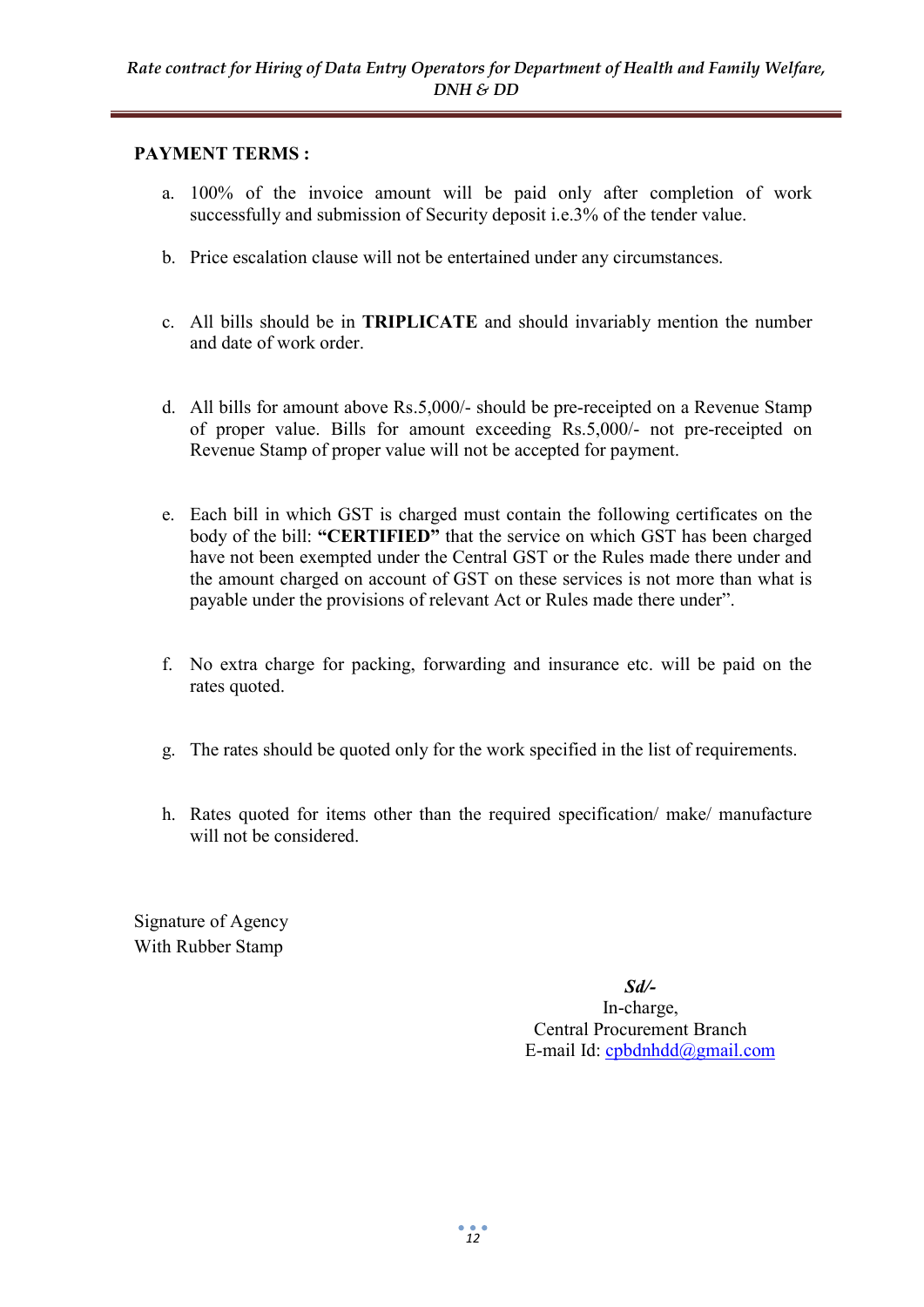### SCHEDULE OF DOCUMENTS ATTACHED

| Sr.<br>No. | Document/Certificate                                                                                                             | <b>Uploaded &amp;</b><br><b>Enclosed</b> |
|------------|----------------------------------------------------------------------------------------------------------------------------------|------------------------------------------|
| 01.        | PAN No.                                                                                                                          | Yes / No                                 |
| 02.        | <b>GST</b> Registration.                                                                                                         | Yes / No                                 |
| 03.        | License from Labor & Enforcement Officer, U.T of D&NH and DD.                                                                    | Yes / No                                 |
| 04.        | The bidder must have their representative office in the U.T. of<br>D&NH and DD and submit the complete address proof of the same | Yes / No                                 |

It is verified that all the certificates/permissions/documents are valid and current as on date and have not been withdrawn/cancelled by the issuing authority.

 I/We further undertake to produce on demand the original certificate/ permission/ document for verification at any stage during the processing of the tender.

Date: Place:

Sign & Stamp of tenderer.